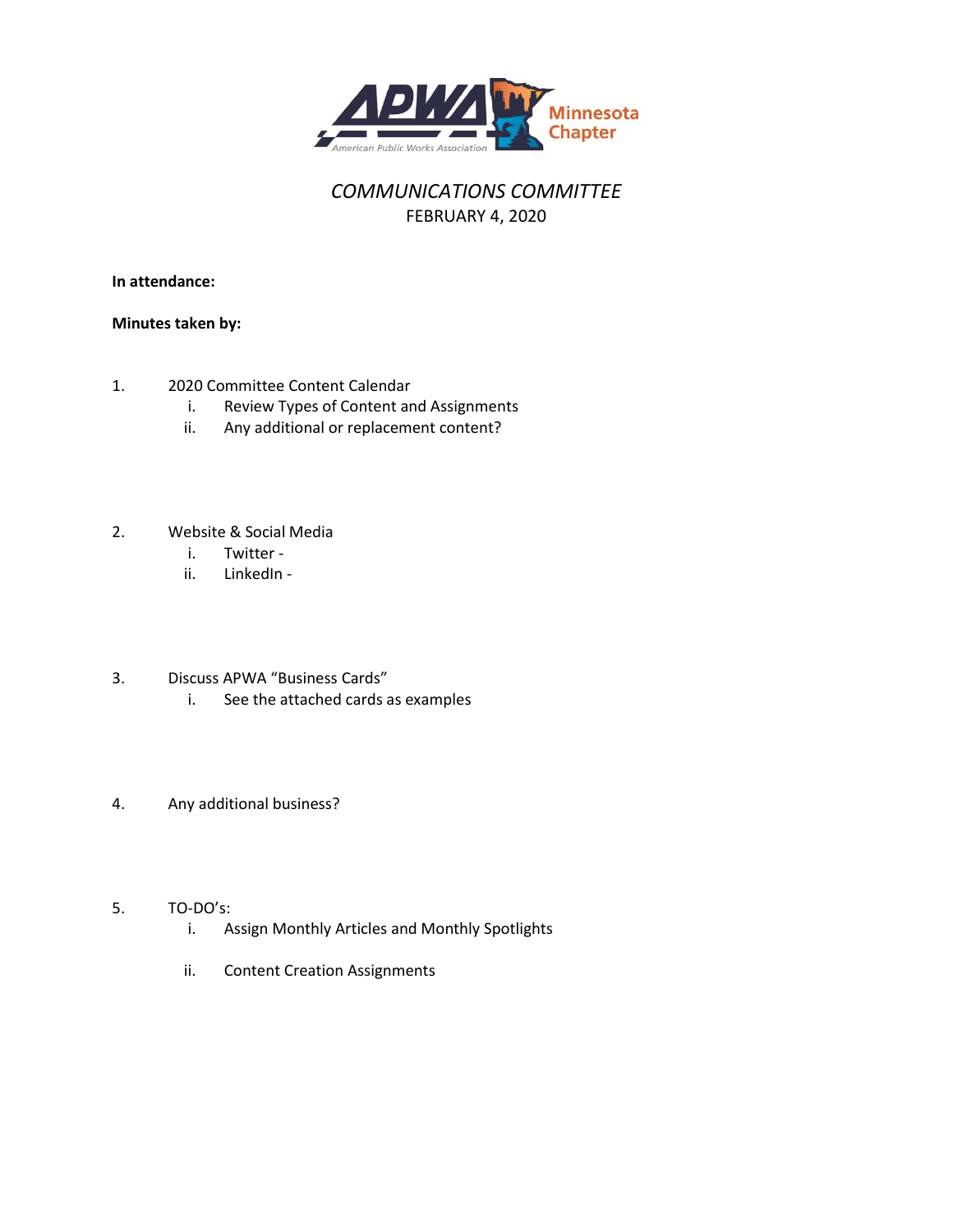# **2020 APWA MN Website Content Champions** *Roles and Responsibilities*

### Categories and Content Reminders:

#### **Presidents Message – Russ**

Minimum four posts per year (March, June, September, December or January)

- **Includes Past President's message in January (if not completed in December)**
- **Provide content to Pat for editing and posting**

#### **Sponsors – Mark (odd months), Jacqueline (even months)**

One article per month

- $\blacksquare$  Initial Sponsor contact provide content guidelines
- **Periodic Sponsor follow-up as needed**
- **Point person for receiving Sponsor articles**
- **Provide Sponsor article to Erica for editing and posting**

#### **Events & Conferences – Lydia**

As needed, based on events

- **EXECOORDINATE:** Coordinate with the Conference Committee
- **Summer Golf Outing (July)**
- **Spring and Fall Conferences (May, November)**
- **Local and National Events**

#### **Technical Tours – Alex**

As needed, based on Technical Tours

- Coordinate with the Membership Committee or attendee on:
	- Tour recap article information
	- **Photos of event**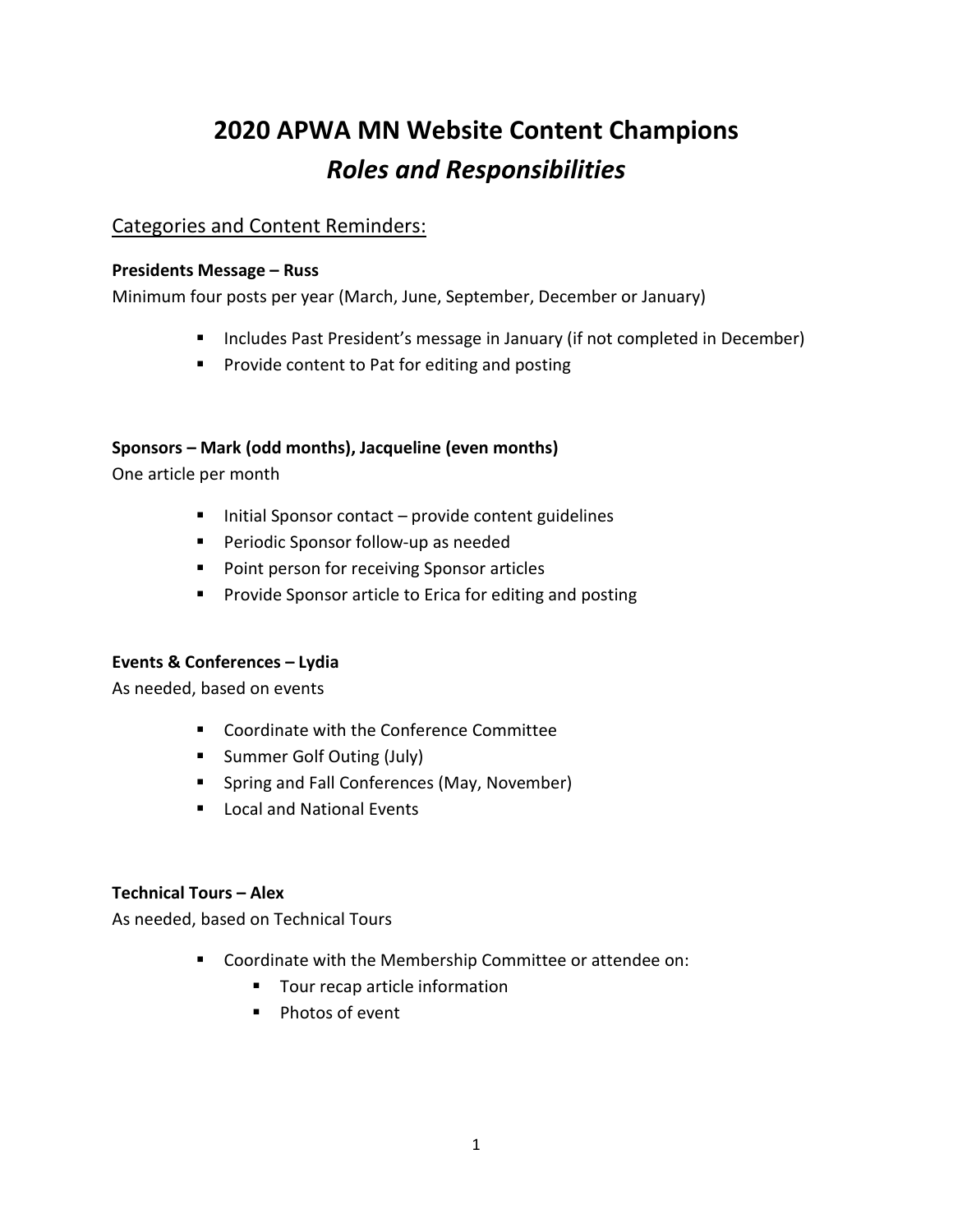#### **Public Works Champion Articles – Riley**

Four posts per year (February, April, September, and November)

- Look for emergency response or other Public Works stories where we can spotlight an individual or an organization going above and beyond the call
- **Coordinate with Public Awareness Committee on any articles or press release**

#### **Elections – Announcement and Results – Pat /Lydia**

Two posts per year

Coordinate with Election Committee to post Election announcement and results

#### **Community Outreach Events – Alex**

Posting varies

- **Look for opportunities to post and promote community outreach events**
- Examples; PACE, Feed My Starving Children, Environmental Stewardship, Future Cities
- Coordinate event article and photos

#### **Where are they now? – Pat/Lydia**

Two posts per year as a featured article

Coordinate with History Committee to interview retiree or transplant

#### **New Executive Committee Member – Pat**

Solicit information on new board members for posting in January. Include photos for the website's Leadership page.

> Coordinate with all new Executive Committee Members in December for publication in January. Spotlight form available for article development.

#### **Member Spotlight – Charlie**

Two posts per year (April and August)

- **EXP** Coordinate with Membership Committee to develop spotlight member article
- **Utilize award applications and past award winners for members spotlight articles**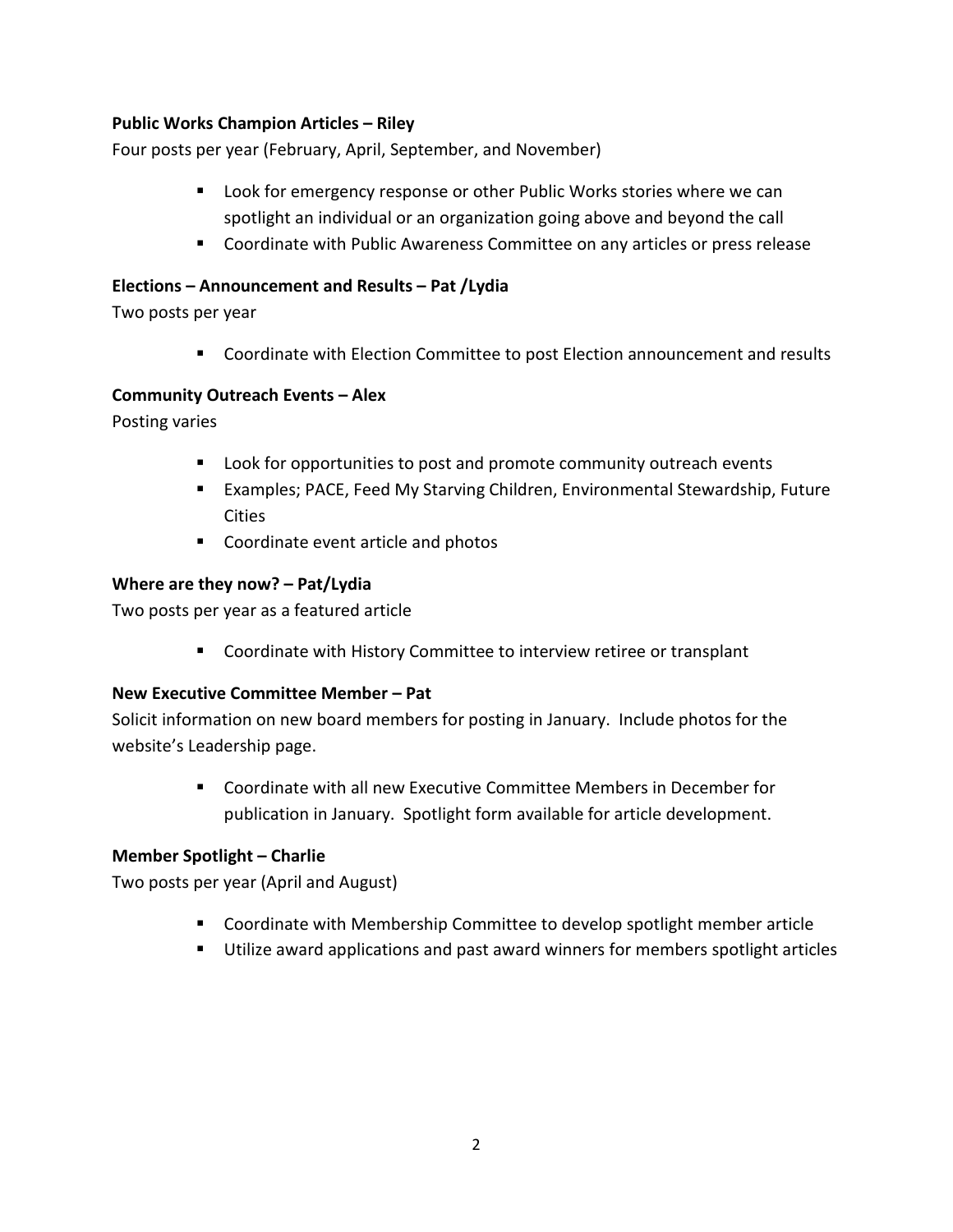#### **Awards – Pat/Lydia**

To be coordinated with the Awards Committee

- January Solicit Chapter Membership for National Awards
- April Announce results delivered for National Awards
- June Education Scholarship Applications due
- August Solicit Chapter Award nominations
- November Announce Chapter Award/Scholarship winners

#### **Director Articles and Committee Reports – Pat/Lydia**

Each month there should be a minimum of one Director's Article and Committee Report. They could be combined by committee and their EC liaison as one article. The Director's Article can be pretty much anything they want to write about (good idea, member spotlight, project, or simply a big picture of what their committee is up to and where they see themselves going). The Committee Reports should be a report on the activities of the committee. Photos are optional, 500 words. See Internal Chapter Calendar for schedule.

- Coordinate with Committee Chairs to develop report
- Coordinate with Directors

#### **National Public Works Week –Lydia**

A minimum of one post per year.

 Coordinate with Public Awareness Committee to see if there are activities to report on.

#### **Student Chapter – Alex**

Two posts per year

- **Coordinate with Student Chapter for one article per year (February)**
- Coordinate with Student Chapter regarding new members (October)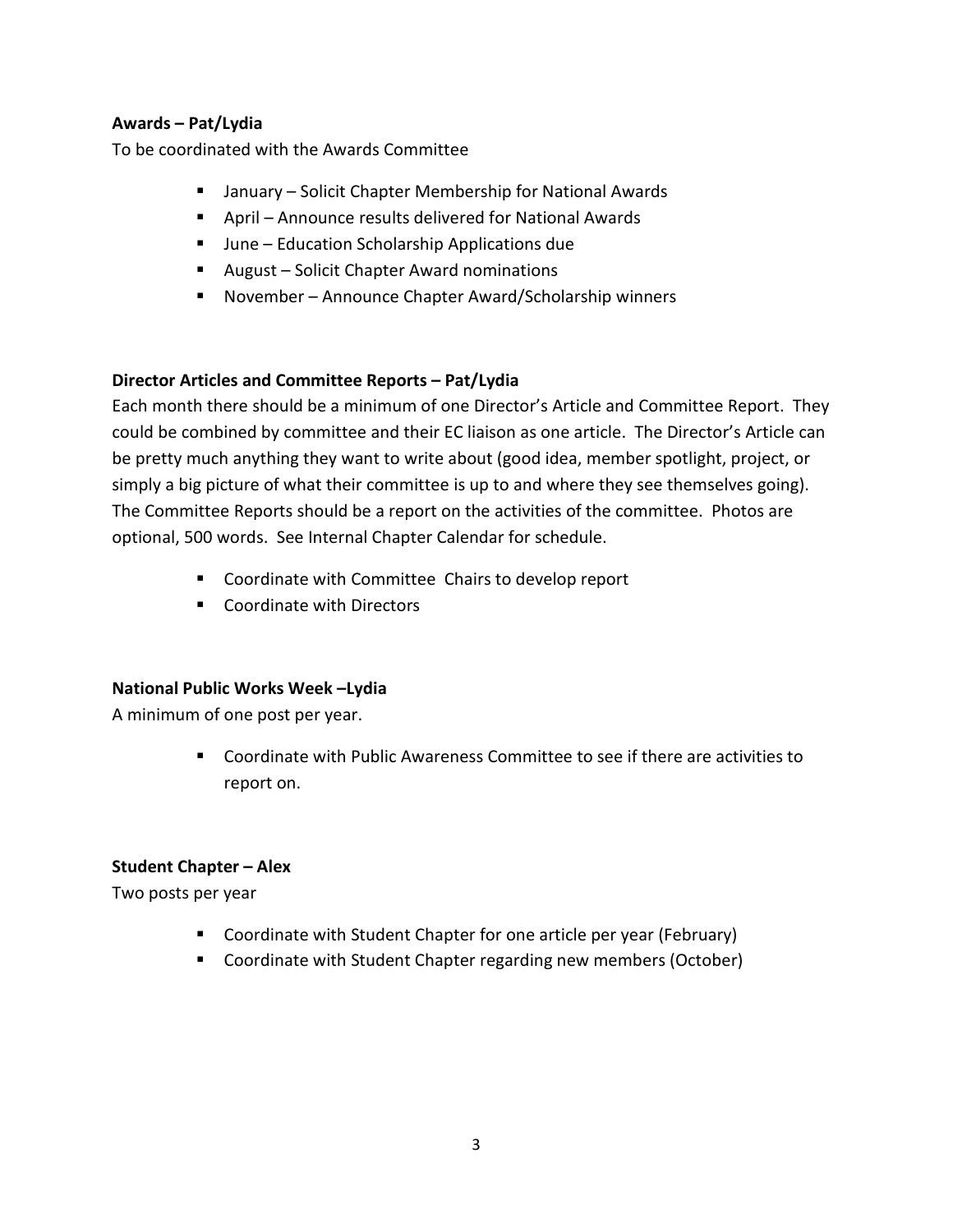| <b>Summary of Articles</b> |                                                                |  |
|----------------------------|----------------------------------------------------------------|--|
|                            | - Awards                                                       |  |
| January                    | - Sponsor Article                                              |  |
| February                   | - Sponsor Article                                              |  |
|                            | - Student Chapter Article                                      |  |
|                            | - Public Works Article/Photo                                   |  |
| March                      | - Sponsor Article                                              |  |
|                            | - President's Message                                          |  |
| April                      | - Sponsor Article                                              |  |
|                            | - Member Spotlight                                             |  |
|                            | - Public Works Article/Photo                                   |  |
| May                        | - National Public Works Week                                   |  |
|                            | - Spring Conference Write-up                                   |  |
|                            | - Sponsor Article                                              |  |
| June                       | - Sponsor Article                                              |  |
|                            | - President's Message                                          |  |
|                            | - Public Works Article/Photo                                   |  |
| July                       | - Summer Golf Outing Article                                   |  |
|                            | - Sponsor Article                                              |  |
|                            | - Sponsor Article                                              |  |
| August                     | - Member Spotlight                                             |  |
| September                  | - Sponsor Article                                              |  |
|                            | - President's Message                                          |  |
|                            | - Public Works Article/Photo                                   |  |
| October                    | - Sponsor Article                                              |  |
|                            | - New Student Chapter Member Article                           |  |
| November                   | - Fall Conference Write-up                                     |  |
|                            | - Sponsor Article                                              |  |
|                            | - Public Works Article/Photo                                   |  |
| December                   | - Sponsor Article                                              |  |
|                            | - President's Message                                          |  |
| Ongoing/As-needed          | - Election Results                                             |  |
|                            | - Director Articles; Collected monthly from Committee Chairs   |  |
|                            | - Technical Tour and Community Outreach Articles, as scheduled |  |
|                            | - Event Articles, as scheduled                                 |  |
|                            | - New Executive Committee Member Spotlights                    |  |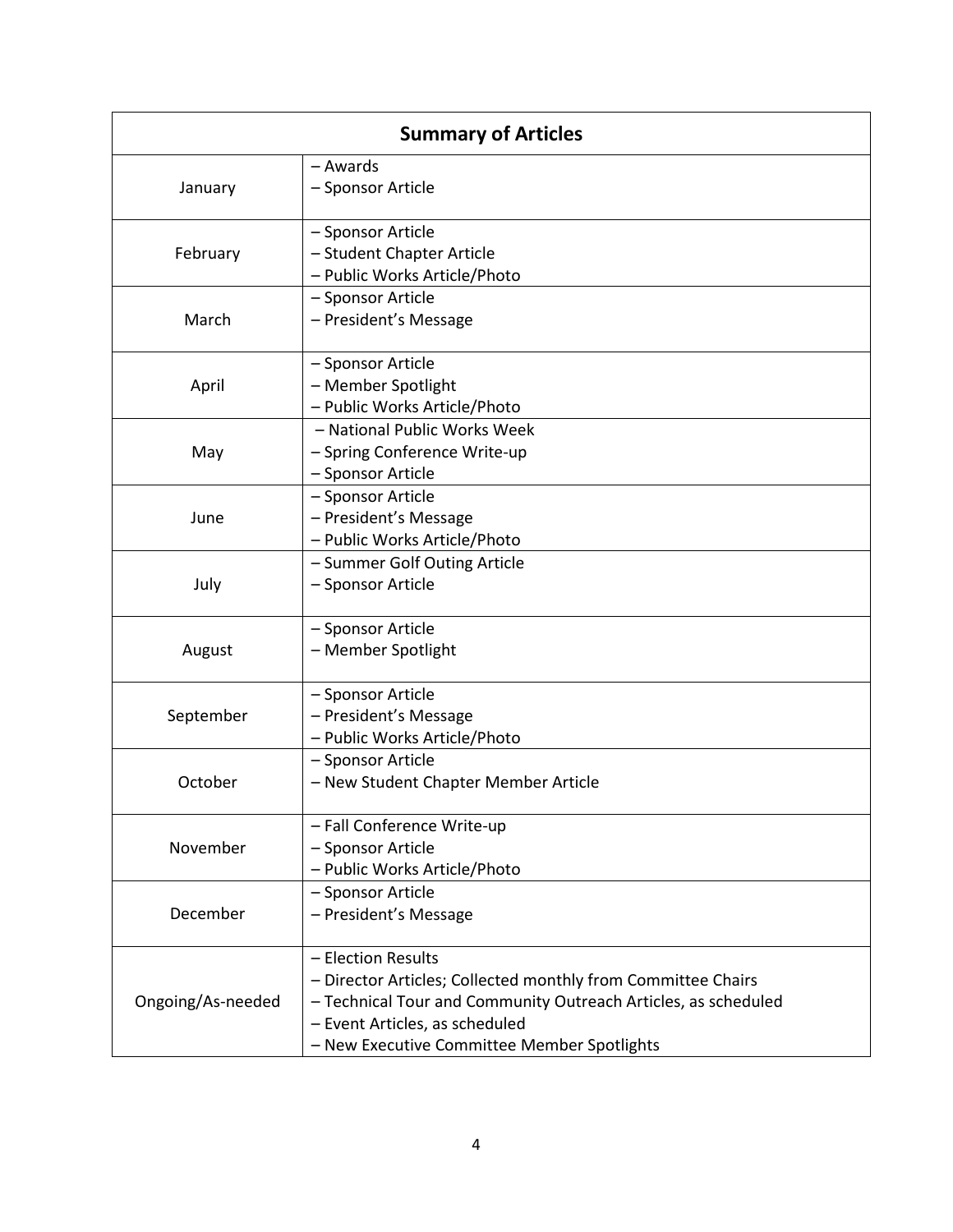

 $\boldsymbol{\mathsf{T}}$ 

# **Your APWA Journey...**

## **CONNECT** to a network of

30,000 public works professionals

# **EXPLORE**

new technology, strengths, ideas, industry best practices

# **DEVELOP**

STARTS

your organization, professional credentials, career path, areas of interest

## **Membership Categories**

- · Individual
- · Groups: Public Agency or Corporate
- · Student

**Get Your Membership Today!** Visit www.apwa.net/join